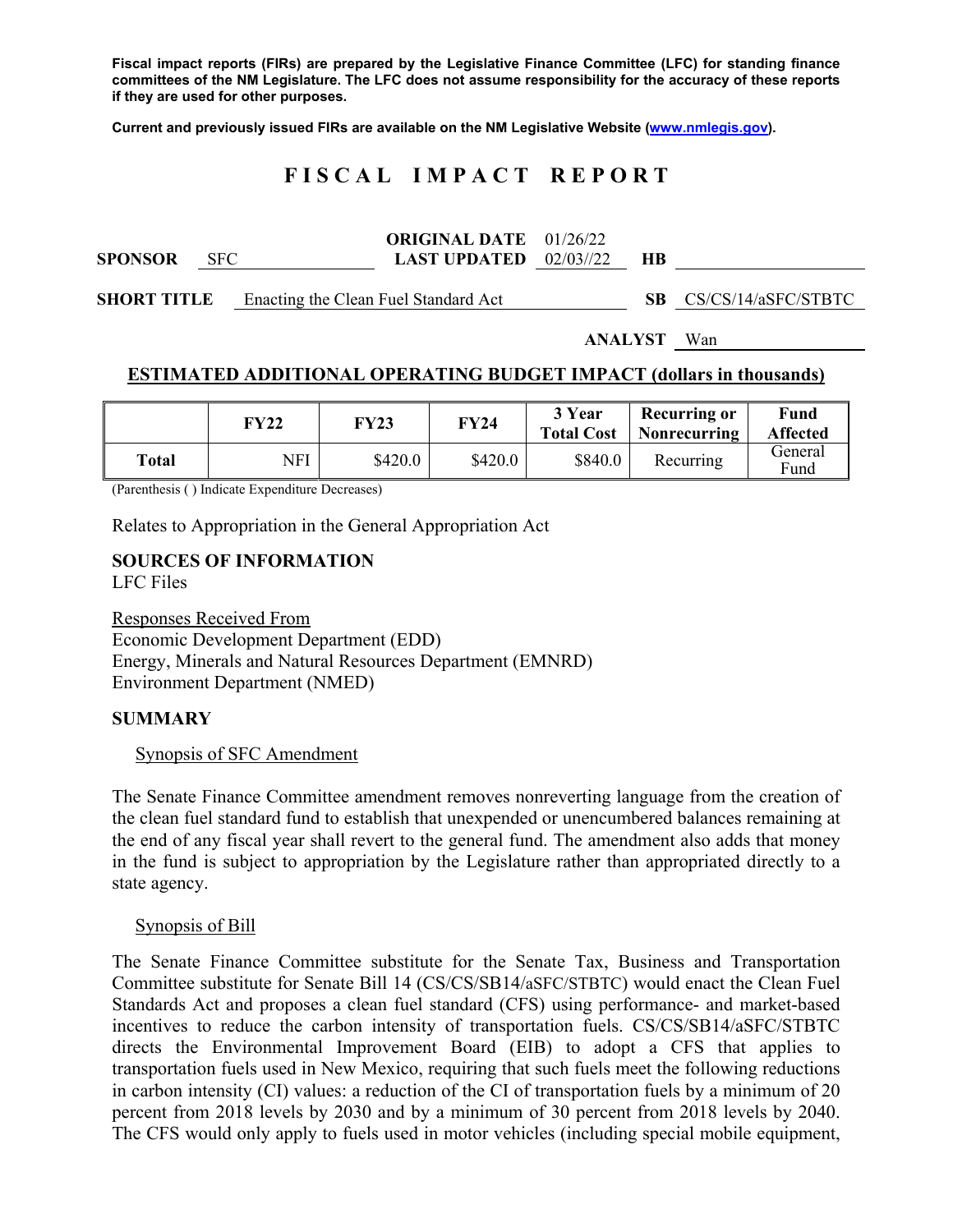such as forklifts) and businesses that produce or import those fuels (referred to as "providers" in the bill).

CS/CS/SB14/aSFC/STBTC defines "carbon intensity" as "the quantity of fuel lifecycle emissions per unit of fuel energy, expressed in grams of carbon dioxide equivalent per megajoule." The Energy, Minerals and Natural Resources Department (EMNRD) explains the CI of a fuel would be determined based on the aggregate greenhouse gas (GHG) emissions throughout the fuel's lifecycle, including emissions resulting from the production, shipping, and use of the fuel.

CS/CS/SB14/aSFC/STBTC directs the Environment Department (NMED) to petition the EIB to enact rules implementing the CFS within 24 months of the effective date of the legislation. The central mechanism for implementation established by the bill is a system, to be developed through rulemaking, whereby individuals can earn "credits" by reducing eligible GHG emissions and may sell those credits to providers who are in a "deficit" – providers of a transportation fuel that has a CI greater than the applicable standard. A credit and a deficit are each equal to one metric ton of carbon dioxide equivalent.

The bill requires EIB's rules to establish a fair market for credit transactions, managed by NMED or a third party. The market would be governed by EIB rules, which will enable credits to be traded or saved by providers for future compliance periods. Providers would demonstrate compliance with the CFS by balancing credits and deficits annually and submitting "fuel pathway" applications, fuel transactions, and CI data to NMED. "Fuel pathway" is defined in the bill as "a detailed description of all stages of production and uses for a transportation fuel...that is used to calculate the fuel lifecycle emissions of a transportation fuel."

The EIB rules will specify how credits are generated, and CS/CS/SB14/aSFC/STBTC requires the rules to prioritize mechanisms for credit generation that benefit disproportionately impacted, environmental justice, and rural communities. The bill also requires electric utilities that generate credits from electricity used as transportation fuel to reinvest at least 50 percent of creditgenerated revenues into transportation electrification projects, rebates for electric vehicle purchases, or direct benefits for current electric vehicle customers. Of these investments, 30 percent of the funds in year one, 40 percent in year two, and 50 percent in subsequent years must be directed toward transportation electrification projects that primarily benefit disproportionately impacted, environmental justice, and rural communities.

Under SB14, NMED would be responsible for administration and enforcement of the CFS and associated credits. The bill requires the department to develop, in consultation with the Department of Agriculture (NMDA), an emergency deferral process, to be conducted with the input of stakeholders, for temporarily suspending CFS implementation to address market conditions. Details of this process will be established through the EIB's CFS rulemaking, but must include a requirement that NMED consider a provider's request for emergency deferral.

CS/CS/SB14/aSFC/STBTC would create the "clean fuel standard fund," to consist of fees collected from the regulation of transportation fuels pursuant to the CFS, as well as any other appropriations, gifts or grants, and investment income. Appropriations from the fund shall be used for NMED staffing and resources needed for administration and enforcement of transportation fuel regulations.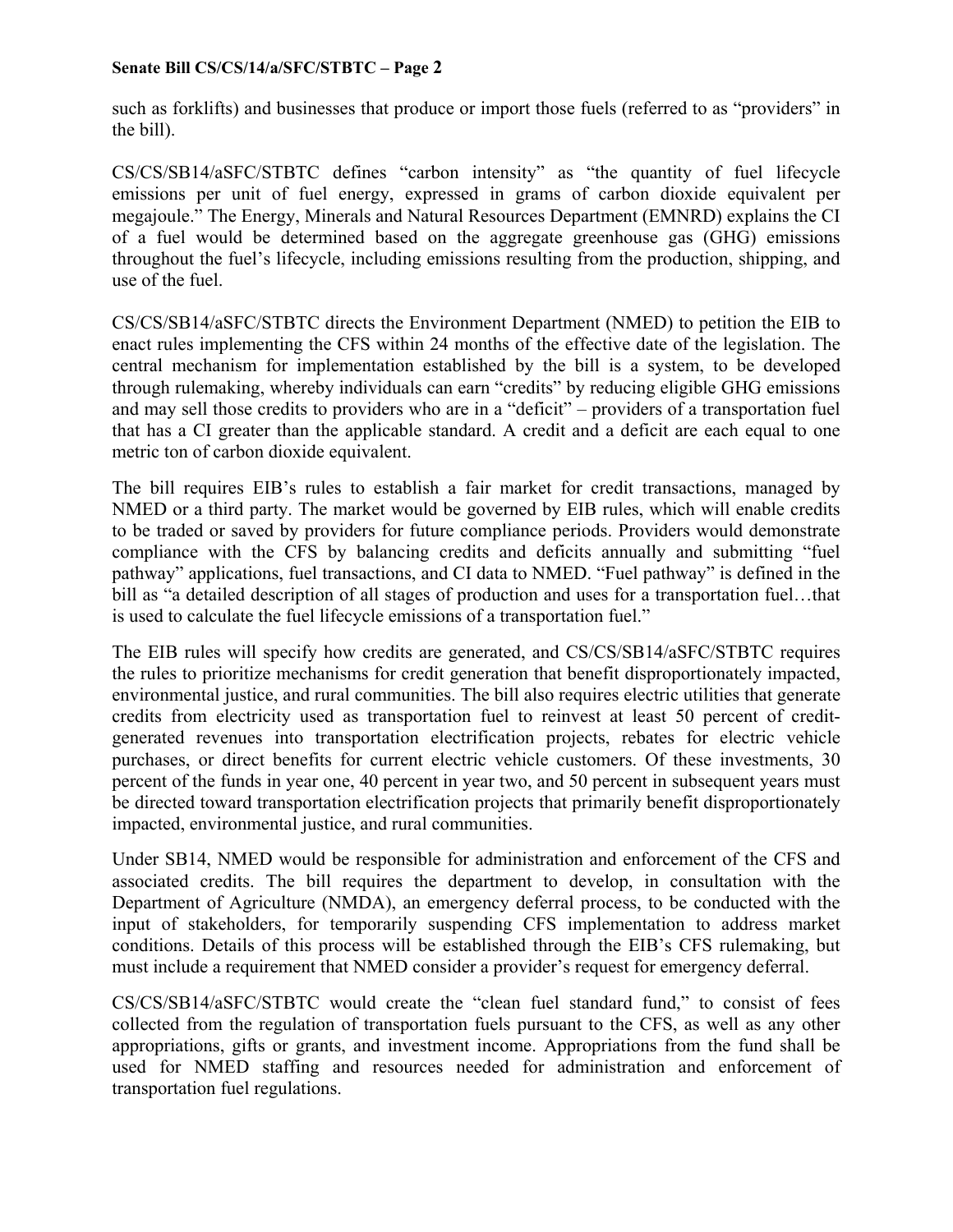There is no effective date of this bill. It is assumed that the effective date is 90 days following adjournment of the Legislature.

# **FISCAL IMPLICATIONS**

To meet the requirements of SB14/STBTCS, NMED reports it will require:

- 6 FTE to develop proposed rules, conduct stakeholder and public outreach, petition the EIB, and participate in the rulemaking hearing process;
- Temporary contractual services for outside technical experts who would conduct additional analyses and assist in the preparation of EIB hearing exhibits and testimony, including calculation of carbon intensities of existing transportation fuels; rule-drafting legal assistance, including review of legislation from other states; development of market trading rules and software platforms; development of a platform for permitting, certification, and compliance; and identifying specific mechanisms and rules for credit generation; and
- Ongoing contractual services for trading platform software subscription and maintenance, carbon intensity determination, and analyses.

NMED estimates the total annual cost for these resources is \$1.07 million. House Bill 2 currently includes a general fund operating budget increase of \$650 thousand for NMED to create a Climate Change Bureau, which would be responsible for developing a CFS, staffed by 7 FTE. CS/CS/SB14/aSFC/STBTC also requires the CFS rules to include registration fees on providers and any person generating credits in an amount sufficient to cover the reasonable costs of NMED's administration and enforcement of the rules. These fees would likely not be instituted and begin generating revenue to fund program expenses until FY25, once the process of developing, proposing, and adopting rules is complete. The funding in HB2 for a Climate Change Bureau was factored in to the estimated operating budget impact shown on page 1; registration fee revenue will have no impact on operating costs in FY23-FY24.

This bill creates a new fund and provides for continuing appropriations. LFC has concerns with including continuing appropriation language in the statutory provisions for newly created funds, as earmarking reduces the ability of the Legislature to establish spending priorities.

### **SIGNIFICANT ISSUES**

According to the U.S. Environmental Protection Agency, transportation is the economic sector that generates the largest proportion of GHG emissions in the United States, and it is the secondlargest source of GHG emissions in New Mexico, contributing approximately 14 percent of the state's total emissions. EMNRD states SB14's proposed reductions in lifecycle CI could lead to more efficient oil and gas production, thereby potentially reducing GHG emissions in the oil and gas sector, New Mexico's largest source of emissions, in addition to transportation.

Most states have adopted policies to target emissions reductions in the transportation sector, primarily focused on clean vehicle programs and incentives. Six states have alternative fuel standards, which require a certain percentage of gasoline or diesel sold in a state to be sourced from alternative fuels such as ethanol and biodiesel.<sup>1</sup> California and Oregon have low carbon or

<sup>&</sup>lt;sup>1</sup> Center for Climate and Energy Solutions, https://www.c2es.org/document/low-carbon-fuel-standard/.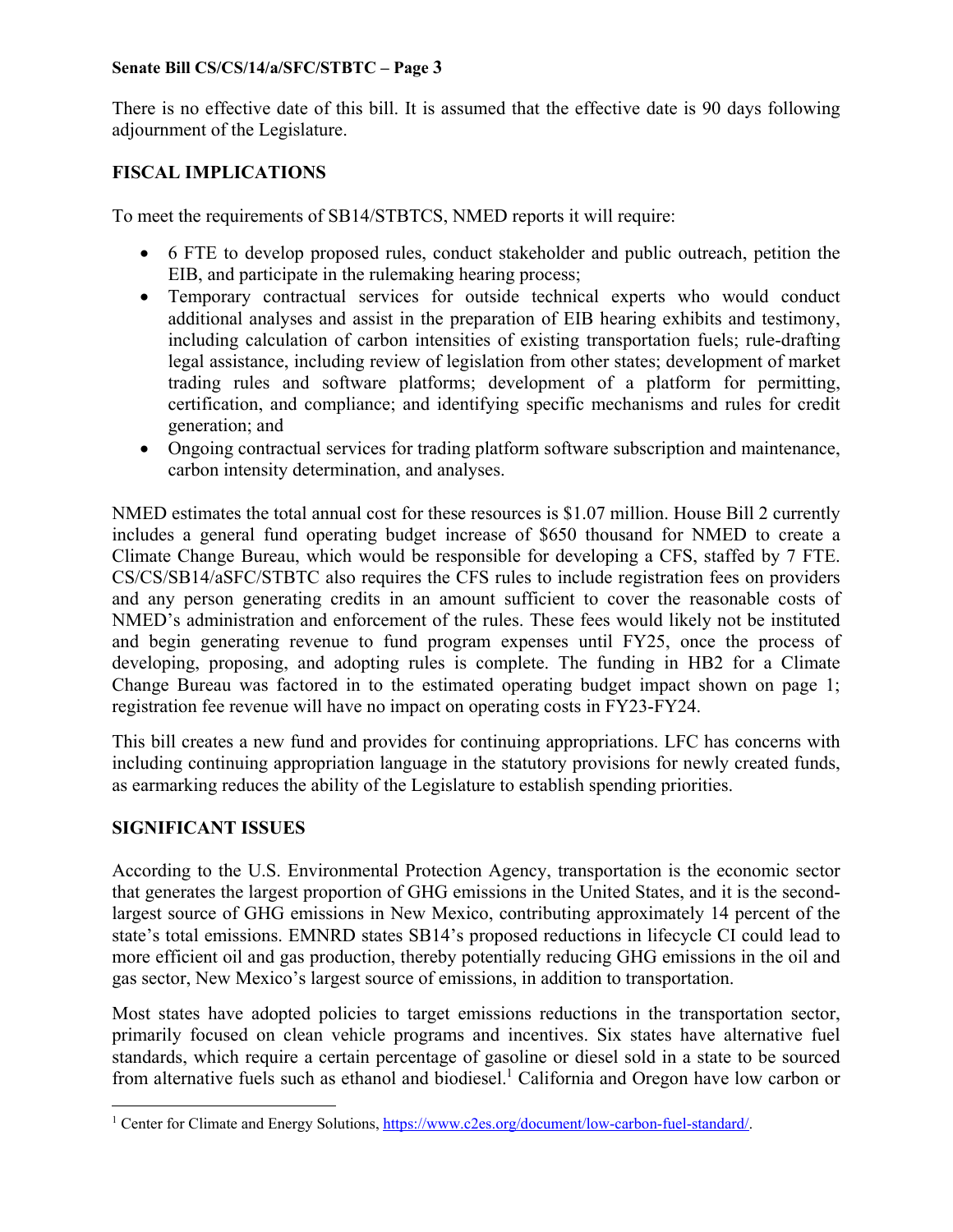clean fuel standards similar to the one proposed by SB14, which set reduction targets for the CI of fuels rather than prescribing the types of fuels to be sold.

While the credit generation and marketplace mechanisms established by CS/CS/SB14/aSFC/STBTC bear similarities to cap and trade programs, there are a few distinctions that set a CFS apart. First, a CFS only requires fuel producers and importers to reduce the CI of their fuels, while a cap and trade program places a limit on GHG emissions from any given sector or the economy as a whole. Furthermore, in a cap and trade program, the government distributes or auctions emissions allowances to companies; under this bill's proposed CFS, any company or individual in a variety of economic sectors to which the CFS does not apply can earn credits by reducing their GHG emissions and sell those credits to fuel providers who must comply with the CFS. As a result, while the policy targets GHG emissions from transportation fuels, it also provides an opportunity for individuals and businesses in other sectors to benefit economically from reducing their own emissions.

NMED posits that a CFS and credit market "will allow New Mexico to reduce emissions in the hard-to-decarbonize transportation sector while driving innovation across the transportation industry, diversifying the state's economy, and creating jobs." The Economic Development Department (EDD) anticipates CS/CS/SB14/aSFC/STBTC will promote statewide economic development and diversification by creating new opportunities and incentives for investment in emerging clean energy technologies as well as research and development. EDD cites data from California, which has had a CFS since 2010, to support claims that a similar policy in New Mexico could spur job growth: according to EDD, four clean energy business sectors saw increases in annual employment and wages between 2011 and 2019. NMED also points out that clean fuels generated in New Mexico will be eligible for sale as clean fuels in other states such as Oregon, California, and Washington that have CFS policies in place.

EMNRD expects implementation of CS/CS/SB14/aSFC/STBTC will lead to increased investment in alternative fuel production and distribution infrastructure, including but not limited to gas stations providing ethanol, hydrogen fuel cells, and charging stations for electric vehicles. Building out this type of infrastructure could encourage clean vehicle adoption by New Mexico residents by increasing the convenience and lowering the cost of owning electric or clean fuel vehicles. EMNRD also reports CS/CS/SB14/aSFC/STBTC would enable the state to more easily comply with the federal requirement that 75 percent of the state's light-duty vehicle purchases be alternatively fueled, which applies to nearly all of New Mexico's state fleets. According to EMNRD, which manages compliance with this federal law, the state's current lack of alternative fuel infrastructure is preventing it from transitioning to fully alternatively fueled vehicles.

EDD reports that a CFS could have a minimal, but positive, impact on fuel costs that would likely be passed on to consumers. However, NMED states that gas prices have not measurably increased in states that have already begun implementing a CFS.

# **PERFORMANCE IMPLICATIONS**

Enactment of CS/CS/SB14/aSFC/STBTC would lower emissions from transportation fuels, resulting in improved air quality which should increase the percentage of New Mexico's population breathing air that meets federal health standards. This is one of NMED's key performance measures.